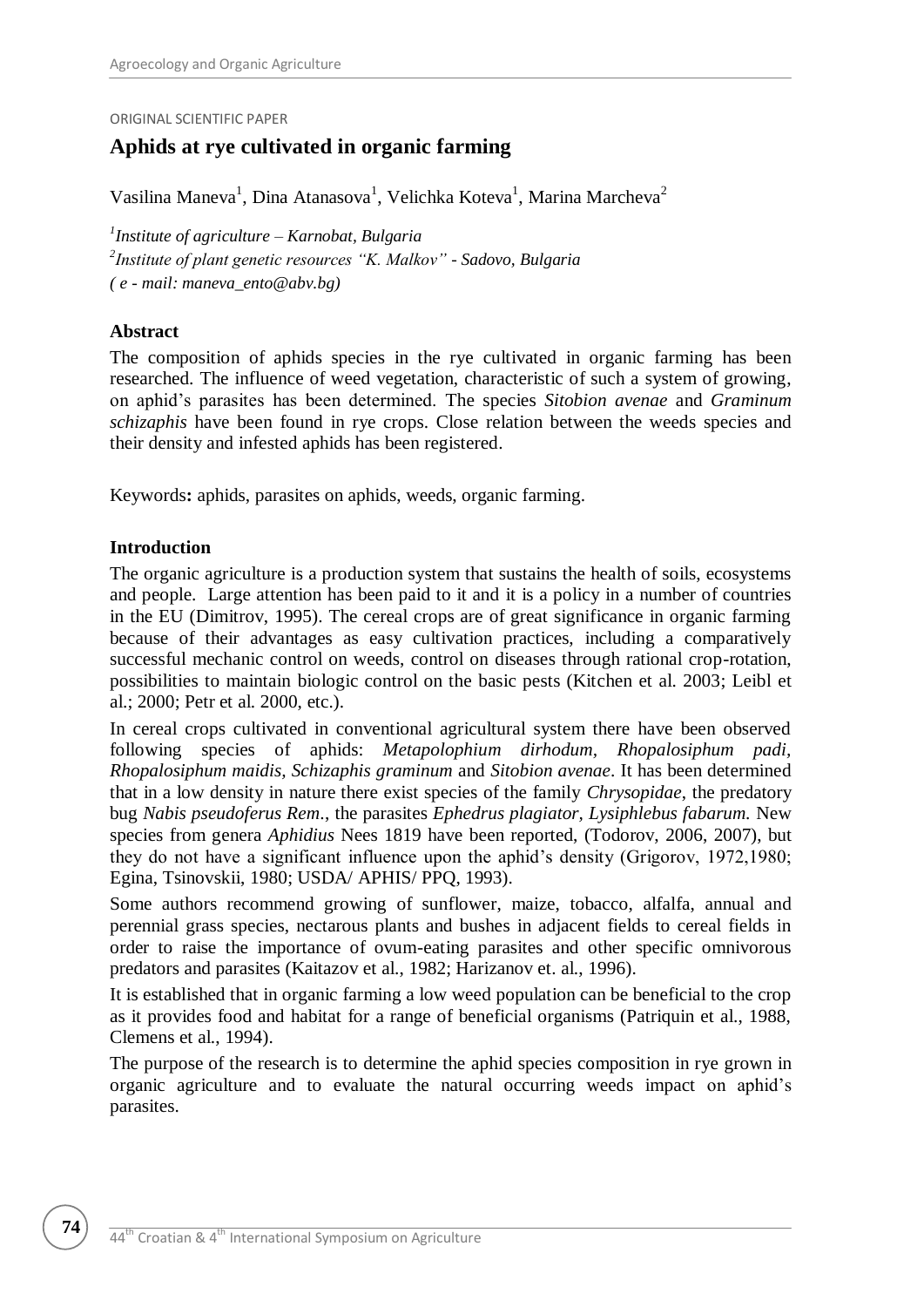## **Material and methods**

The research has been carried out during the period 2006 – 2008 in the Institute of Agriculture – Karnobat in a certified mini-field for biological agriculture, which is developed according to the Bulgarian legislation. A two crop rotation was settled in the experimental field – rye variety Milenium, and pea-sunflower mixed crop. The rye is grown by standard cultivation technology but without application of any fertilizers or pesticides.

For the purposes of this research monitoring of the aphid species composition, the contamination with aphid's parasites, the density and the composition of weed species have been carried out.

The aphids have been calculated directly on  $100$  rye stalks  $-10$  stalks at 10 places and determined according to Emden (1972). The aphids contaminated with parasites have been gathered from 100 stalks – 10 stalks at 10 places.

The agrochemical characteristic of soil has been made according to the in the Republic of Bulgaria commonly accepted methodologies of determining mineral nitrogen (according to Tiurin - Kononova), determining mobile  $P_2O_5$  (according to Egner-Riehm) and mobile  $K_2O$ (in 2 n HCl).

The weeds have been calculated as number per square metre during October, January, March and June.

The experiment was carried out on pellic vertisols, whose 0 - 40 cm cultivable layer has heavy texture (volume density  $1.10 - 1.20$  g/cm<sup>3</sup>), light acid soil reaction (pH <sub>KCl</sub> 6.5), average humus content  $(2.5 - 2.9 \%)$ , weak reserve of mineral nitrogen  $(30 - 40 \text{ mg/kg})$ soil) and mobile phosphorus  $(2.5 - 3.8 \text{ mg}/100 \text{ g} \text{ soil})$  and a very good reserve of available potassium  $(35 - 42 \text{ mg}/100 \text{g} \text{ soil})$ 

The climate conditions in the region are intermediate-continental, with an average sum of rainfall 549 mm per year. The winter is relatively warm, the spring is short and cold, the summer is hot and dry, and the autumn is long-lasting and warm.

## **Results and discussion**

After transition to organic rye cultivation and completion of mineral fertilization the soil fertility decreased (Table 1). The nutritional value is below the optimal but still sufficient for crops development and growth. Rotation with leguminous plants is used as compensation to the low nitrogen supply.

| <b>Parameters</b>         | 1998          |         | 2006          |         | 2007          |         |
|---------------------------|---------------|---------|---------------|---------|---------------|---------|
|                           | variation*    | average | variation*    | average | variation*    | average |
| Mineral N, $mg/100g$      | $40.2 - 45.9$ | 43.6    | $37.6 - 39.8$ | 37.9    | $30.7 - 35.0$ | 32.9    |
| Mobile $P_2O_5$ , mg/100g | $5.2 - 5.6$   | 5.5     | $3.8 - 4.2$   | 4.7     | $3.7 - 4.1$   | 3.8     |
| Mobile $K_2O$ , mg/100g   | $40.8 - 42.9$ | 41.0    | $35.7 - 39.6$ | 36.9    | $35.7 - 39.1$ | 37.1    |

## **Table 1. Agrochemical characteristics of the soil in the layer 0-40 cm**

Remark: \* The minimum and maximum values of indicators have been pointed out

In the research period the soil fertility was not restrictive to the normal plants development. That ensured good conditions for aphids feeding.

The species *Sitobion avenae* and *Graminum schizaphis* have been found in rye crops*.*  Climate conditions in the successive years are not influencing the aphid species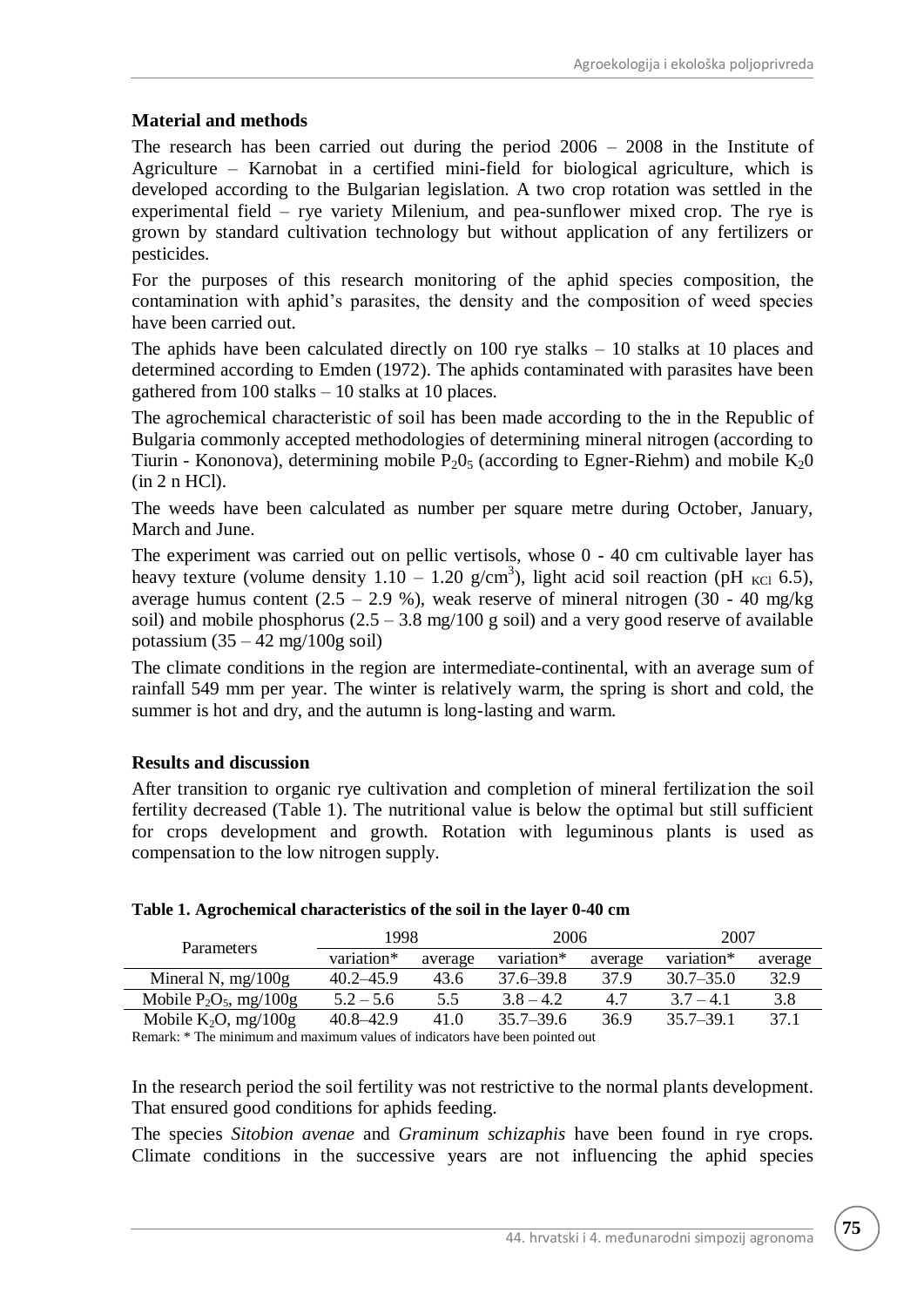composition. The highest density was recorded for *Sitobion avenae.* In 2008 it measured up to 3.4 no/stalk (Fig. 1).



**Figure. 1. Species variety and numeral dynamics of aphids in rye**

Annual and perennial broad-leaf weeds predominate in rye field. In 2006 density of 13 no/m<sup>2</sup> has been recorded, in 2007 it reached 15 no/m<sup>2</sup>, and decrease to 11 no/m<sup>2</sup> in 2008 (Table 2). Main diminution is marked in perennial herbaceous weeds *Convolvulus arvensis*  and *Cirsium arvense*. The highest density in 2007 is due to the biggest amount of annual broad leaf species. These weeds are predominant also in 2008. Many, among them, are flowering in the counting period for aphids and parasites.

| <b>WEEDS</b>               | no/m <sup>2</sup> |      |      |  |  |  |  |
|----------------------------|-------------------|------|------|--|--|--|--|
|                            | 2006              | 2007 | 2008 |  |  |  |  |
| <b>ANNUAL BROAD - LEAF</b> |                   |      |      |  |  |  |  |
| Anthemis spp.              |                   |      |      |  |  |  |  |
| Galium tricorne With.      |                   |      |      |  |  |  |  |
| Papaver rhoeas L.          |                   |      |      |  |  |  |  |
| Polugonum convolvulus L.   |                   |      |      |  |  |  |  |
| Viola tricolor L.          |                   |      |      |  |  |  |  |
| Veronica hederifolia L.    |                   |      |      |  |  |  |  |
| PERENNIAL BROAD - LEAF     |                   |      |      |  |  |  |  |
| Cirsium arvense (L.) Scop. | h                 |      |      |  |  |  |  |
| Convolvulus arvensis L.    |                   |      |      |  |  |  |  |
| Total                      |                   |      |      |  |  |  |  |

**Table 2. Weed infestation of rye during period 2006 – 2008 (number/m<sup>2</sup> )**

The weed density does not have negative influence of the rye development but can provoke favourable conditions for additional feeding and host plants for reproduction of the entomophagues. In 2006 at weeds density of  $13 \text{ no/m}^2$  (predominant perennial broad – leaf species) the number of aphids attacked by parasites measured up to 0.06 number/stalk at aphids density 0.6 number/stalk. In 2007 mostly annual broad-leaf weeds are observed (15 no/m<sup>2</sup>) and the number of infested aphids reached 0.13 number/ stalk at 1.2 aphids per stalk. The favourable climate conditions in 2008 assisted the good plant development which increased there competitiveness to weeds. This resulted in diminishing number of weeds  $-11$  no/m<sup>2</sup> predominantly annual broad-leaf species. The well-developed plants were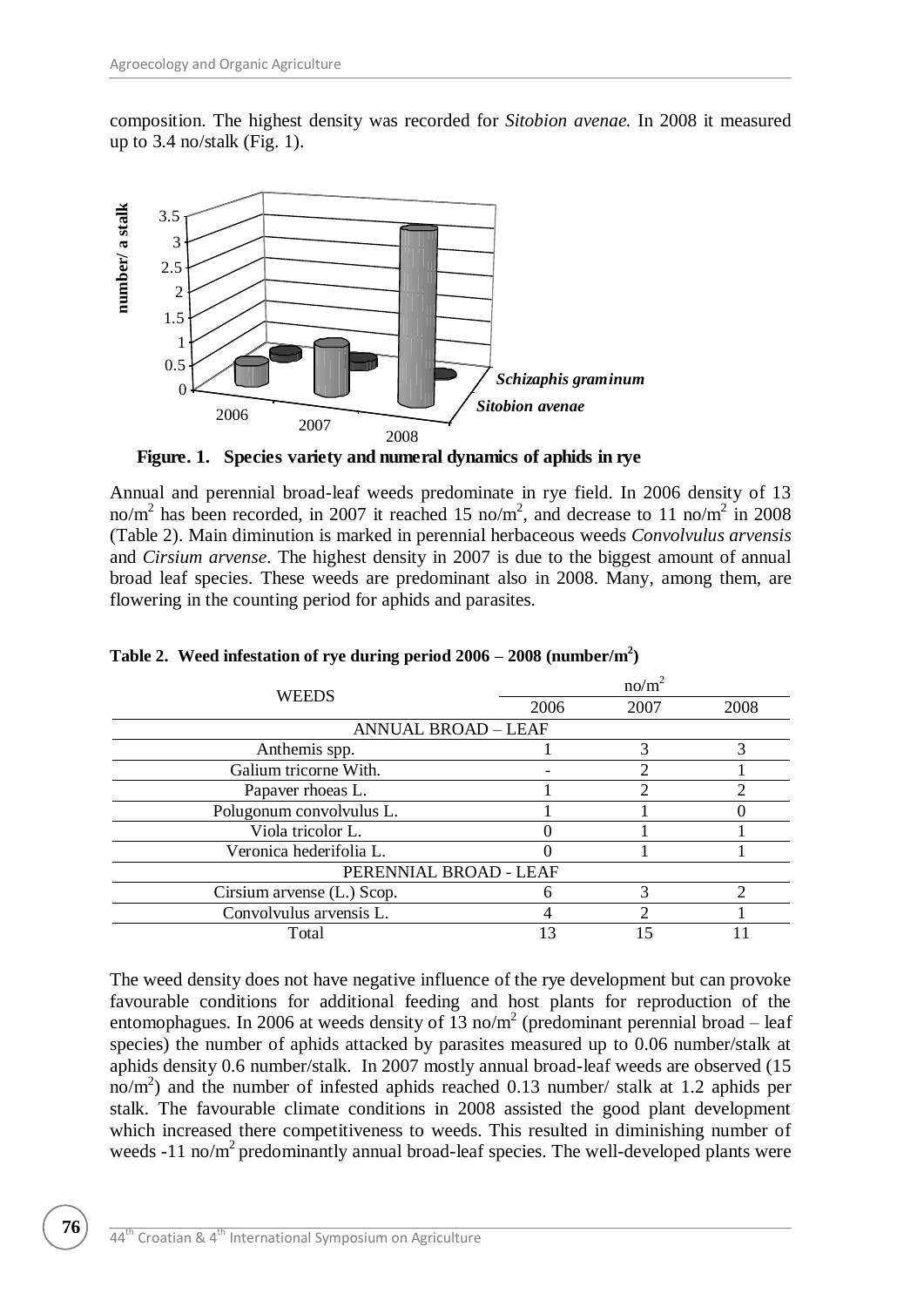conductive to the feeding of aphids. They reached the highest density - 3.43 of adults per stalk, at decreased number of affected individuals - 0.1 per stalk (Fig. 2).



**Figure. 2. Correlation between the number of weeds and the parasites aphids**

Close relation between the weeds species and their density and infested aphids has been registered. With predominance of annual broad-leaf weeds the number of damaged aphids increase. This could be due to the more intensive flowering of those weeds which facilitates the feeding of adult parasites. The decrease of weed density leads to lower number of affected aphids.

Irrespective to the climate conditions and the weed infestation during all the research period *Sitobion avenae* and *Schizaphis graminum* were present.

## **Conclusions**

In rye crop cultivated in organic farming system, aphids from genera *Sitobion avenae* and *Schizaphis graminum* were present. The greatest population size in the research period was found for *Sitobion avenae.* 

Relation between species composition and density of weeds and the infested aphids had been established. With the decrease of weeds density diminution of damaged insects is observed. In weeded plots with predominantly annual broad leaf species, the number of affected aphids is bigger. This could be due to the more intensive flowering of those weeds which facilitates the feeding of adult parasites. This comes as confirmation of the thesis of Kaitazov (1982) and Harizanov (1996) that increase of the impact of omnivorous predators and parasites in cereal crops can be accomplished by cultivation of flowering nectarous plants, annual and perennial grasses in adjacent plots. Those species create conditions for additional feeding and hosts for reproduction of the entomophagues.

## **References**

Григоров, С. (1972). Взаимоотношения между някой ентомофаги и листни въшки по люцерна и житни със слята повърхност. Изследвания по биологична борба с вредителите по растенията. Издателство на БАН.